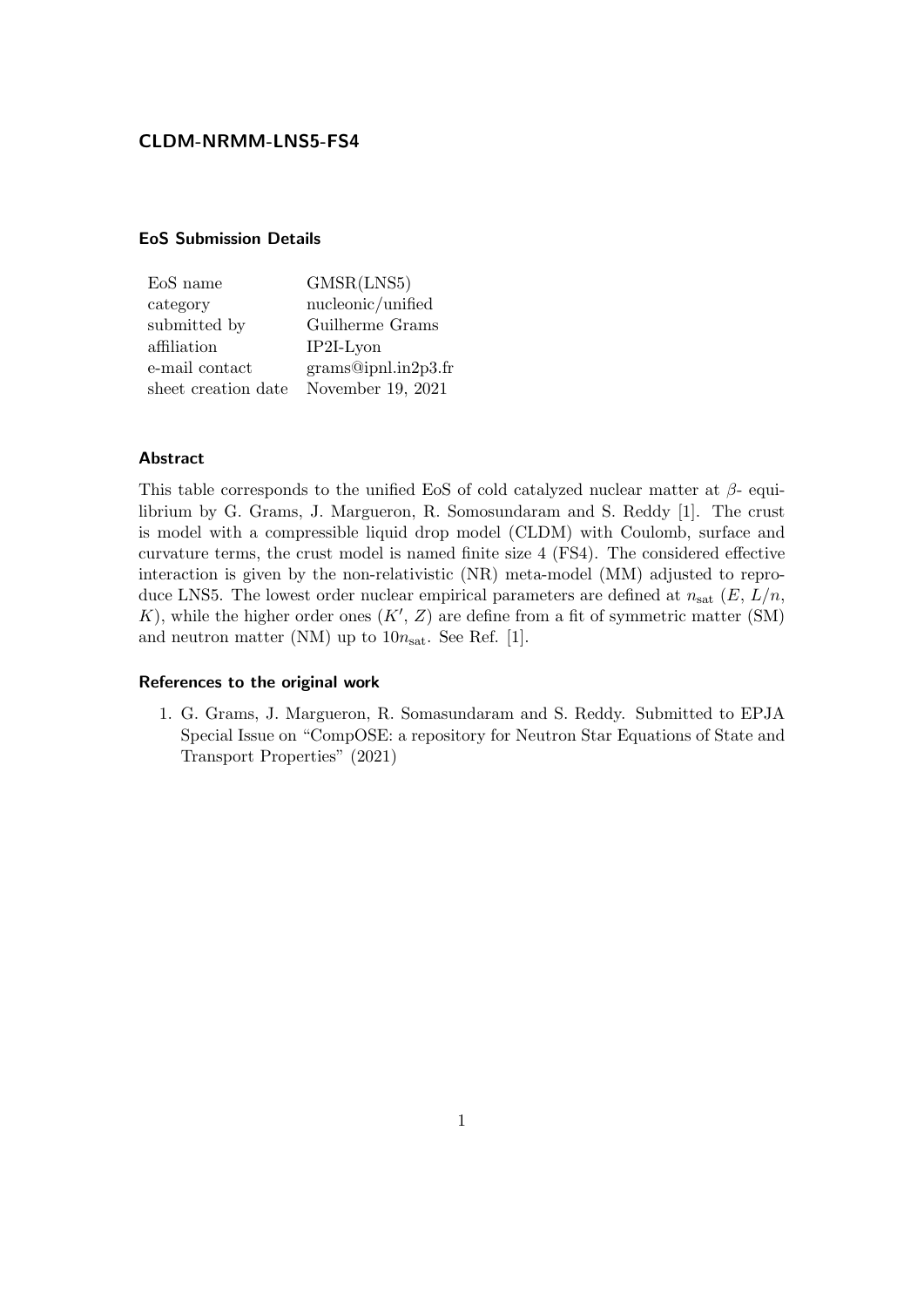# Nuclear Matter Properties<sup>1</sup>

|           | Quantity                                | $\operatorname{Unit}$ |          |
|-----------|-----------------------------------------|-----------------------|----------|
| $n_S$     | saturation density in symmetric matter  | $\rm fm^{-3}$         | 0.16     |
| $E_0$     | binding energy per baryon at saturation | MeV                   | $-15.6$  |
| К         | incompressibility                       | MeV                   | 240.0    |
| K'        | skewness                                | MeV                   | 113.0    |
| J         | symmetry energy                         | MeV                   | 29.15    |
| L         | symmetry energy slope parameter         | MeV                   | 50.9     |
| $K_{sym}$ | symmetry incompressibility              | MeV                   | $-119.0$ |

# Neutron Star Properties<sup>1</sup>

|               | Quantity                                                      | Unit          |       |
|---------------|---------------------------------------------------------------|---------------|-------|
| $M_{max}$     | maximum mass                                                  | $M_{\rm sun}$ | 1.97  |
| $M_{DU,e}$    | mass at DUrca threshold $(1/9)$ w/o $\mu^-$                   | $M_{\rm sun}$ |       |
| $R_{M_{max}}$ | radius at maximum NS mass                                     | km            | 10.00 |
| $R_{1.4}$     | radius at 1.4 $M_{sun}$ NS mass                               | km            | 11.71 |
|               | tidal deformability for GW170817 at a mass ratio of $q = 1.0$ |               | 280   |

## eos.thermo

eos.thermo and the three grid defining files are CompOSE standard data files and by definition available. We provide all standard quantities of eos.thermo in CompOSE, i.e., pressure, internal energy, baryon, charge and electron chemical potentials. We provide tree additional quantities: (i) the sound speed, (ii) the symmetry energy defined as the difference between pure neutron matter (NM) and symmetric matter (SM)  $e_{sym} = e_{NM} - e_{SM}$  and (iii) the symmetry energy defined as the second derivative of the energy per particle with respect to the asymmetry  $e_{sym,2} = (1/2)(\partial^2 e/\partial \delta^2)$  where  $\delta = (n_n - n_p)/(n_n + n_p)$ . The sound speed is computed in the crust and core consistently. The symmetry energies  $e_{sum}$  and  $e_{sum,2}$  are computed at infinity nuclear matter. The purpose of the sound speed is to check causality, which is not guarantied in nonrelativistic models while the purpose of the symmetry energy is to check a possible bending down to negative values at high densities ( $> 4 n_{\text{sat}}$ ), a common feature of Skyrme models. When  $e_{sym}$  < 0 the electron fraction goes to zero. More details of quantities can be found in Ref. [1].

<sup>1</sup> 0-values indicate, that the corresponding data is not provided.